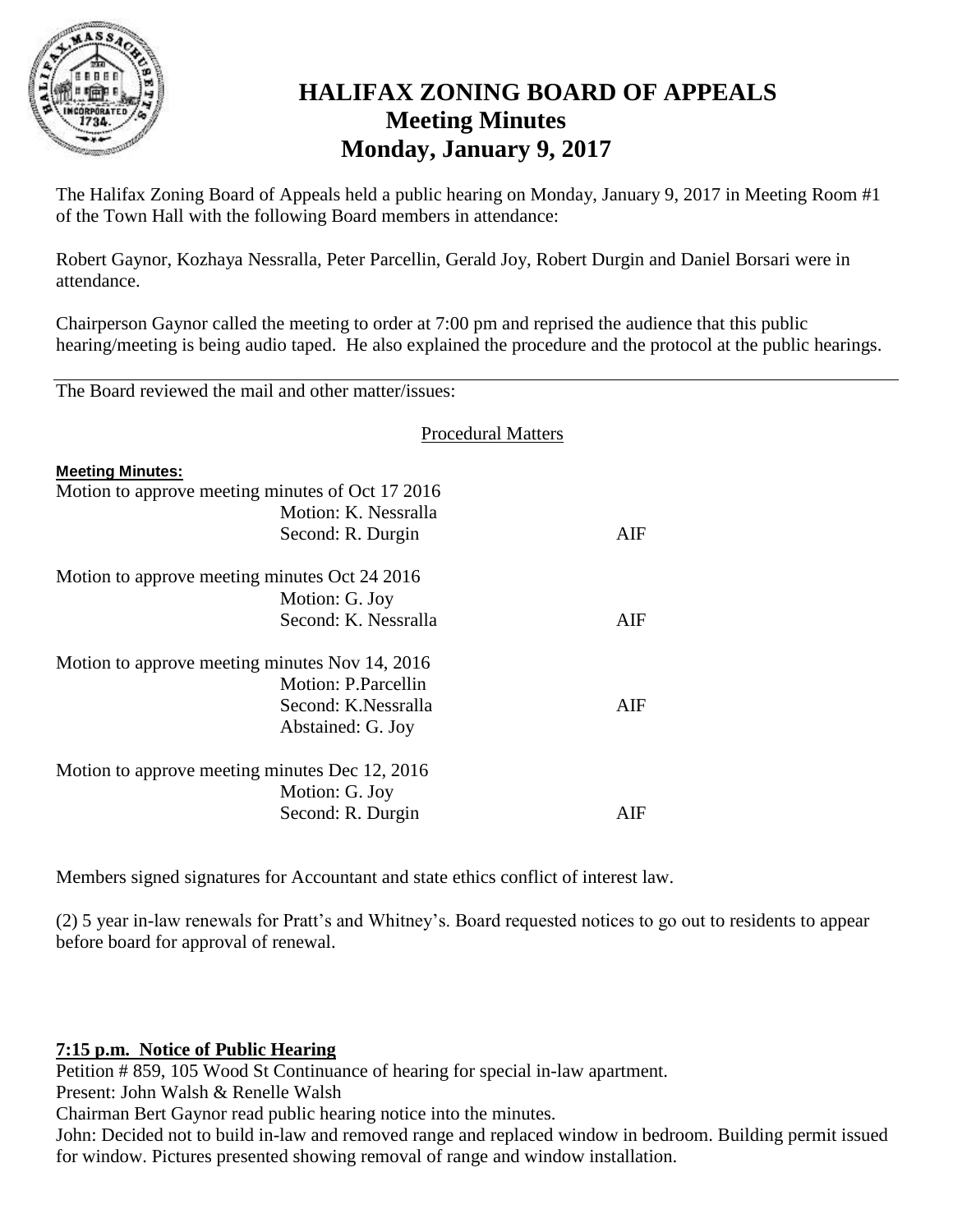Gaynor: Building inspector requested in his letter to zoning board for further reinforcement and space will be used as a single family dwelling.

Ms. Walsh: Talked to Rob, he came and inspected the window and removal of range and approved. Gaynor read letter signed by John and Renelle Walsh to withdraw without prejudice. Also agreed to statement that the house will remain a single family dwelling.

Motion to accept letter of withdrawal of petition 859 by Peter Parcellin, Second by K. Nessralla AIF Passes 5-0-0

# **Petition #860 Continuance of 590 Monponsett Street, Appeal of Zoning Enforcement Decision to Cease and Desist**

Present: Robert Krause Attorney representing C-Mac Rlty. Bob McCourt, Fire Chief Viveiros Chairman read notice of hearing appeal into record, dated October 20, 2016.

Gaynor: Mr. Krause how are you?

Krause: Good evening Mr. Chairman good evening members Happy New Year Gaynor: Before we get started I thought we would have this up to date (referring to taxes) prior to the hearing? Krause: I will give you a check for 259.78 Gaynor: Thank you.

Gaynor: Letter from the Halifax Fire Department on December 6, 2016 to Dan Macauley

Dear Mr. Macauley as you are aware on October 9 2016 we responded to your property on 590 Monposset St for an odor of gasoline. Upon investigation it was found the approximate 5-10 gallons of gasoline, 10 bags of pesticide and various of pieces of gasoline powered equipment were found stored in the basement. At that time Captain Matthew Cunningham advised you that per Mass general law Chapter 148 Section 23 those items would need to be removed immediately and could not be stored in a property used for habitation. Additionally, it was reported to the commercial space located on the first floor had been recently renovated and was being used as an apartment. According to the building inspector's records, the prperty is only zoned for one apartment but there are three occupied apartments. On November 10 2016 the building inspector and I met with Mr. McCourt and Mr. Jenkins at the property and concluded an inspection. I conducted an inspection. I discussed with Mr. McCourt and Mr. Jenkins that because of the building use, there are multiple issues with the fire alarm, sprinkler systems, exit signs and building egress that will need to be addressed. It's my understanding since the inspection, an application has been filed with the zoning board to have the additional apartments accepted. Unfortunately zoning decisions can take months and it is imperative that action be taken for necessary improvements for the safety of the residents. I am requesting that you submit a plan of corrections to the Halifax fire department no later then December 19 2016 should you need an additional information, please contact me. Sincerely Chief of the Fire Department.

# Gaynor: How we doing with that? Where are we?

Krause: There's an updated letter, I don't want to steal the chief's thunder, let me give you an action list of what we've done. We had to give a 30 day notice to the tenant. He's already agreed and I'll put this in the file, that Kevin Devine has agreed to get out by the end of the month. We had to give him a 30 day notice, tenant at will in Massachusetts law requires it, 186 Section 12. I have an affidavit of the gentleman Mr. Hurley who lives upstairs about how long he's been in the apartment and there has been five other tenants in the apartments on the second floor adjacent to him. You should know that after the hearing…

# Gaynor: Wait five other tenants is that in the two apartments?

Krause: I'm only talking about the second floor. That's right. Mr. Devine, I mean Mr. Hurley had been there since 2000. You can see that. So he's in one of those apartments. There has been an apartment there since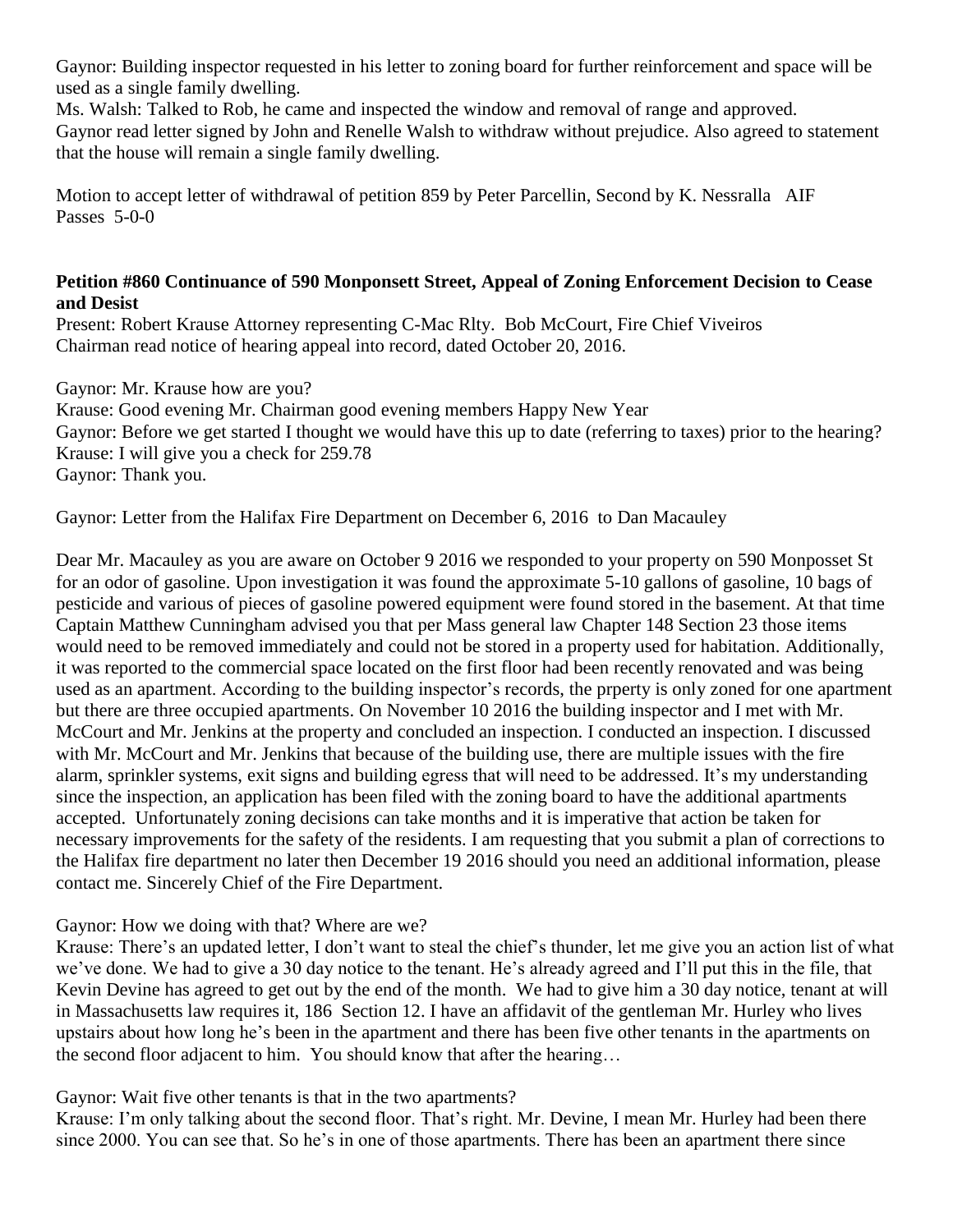before we even bought it. And they've had 5 different tenants on the second floor in a residential apartment. That was there before we bought it.

Gaynor: How many people are there now as we speak? On the second floor.

Krause: Just two. So the issue is the first floor.

Gaynor: So Mr. Hurley is in one apartment and Mr. Wicker on the second floor.

Krause: And on the first floor there was a change as you well know and that's what precipitated all these actions, the order from Rob and the involvement of the chief. The chief, and by the way Mr. McCourt is with me from the company. The chief had spoken to Mr. Macauley, spoken to Mr. McCourt, I spoke to Mr. McCourt and the chief today, we've been speaking with Rob the Building Inspector. I think, and I've communicated with the chief, through emails, that essentially, and again, I don't want to put words in your mouth,

Chief: That's the second letter that I wrote to Mr. Macauley, I don't know if you want to read it out loud. Gaynor: Why don't I, for the record. (Letter attached)

Krause: Again, and Mr. Chairman and to your board, with the chief here, there were a series of communications between my client and the chief where, by there was a discussion, and this is to Mr. Macauley, the chief and Rob and a number of other people were copied, "Chief per our telephone conversation..." Gaynor: What's the date on that?

Krause: This is a series of emails, Mr. Chairman, the last one, the chief to me is December 28, 2016 from me December 27, 2016 to the chief, from the chief to me, December 28, 2016 (8:36am). From me to the chief, is December 27, 2016 (2:34pm) and from Dan, Mr. Macauley to the chief, is December 22, 2016 (2:26pm.) So I'll just quickly read this to you in it's context. Chief (from Macauley to the chief) "Per our telephone conversations we've decided to wait for the ruling before proceeding with your recommendation. Also the first floor tenant will be out by1/31/17 Thanks, Dan." I write to the chief, cause I'm copied in all these emails, I said chief, can you please confirm this understanding in writing given the ZBA is of course looking to complete your task. Merry Christmas Happy New year blah blah blah. The chief writes back on Wed. December 28, 2016 (8am) Mr.Krause, I did speak to Mr. Macauley today about the alarm system at 590. Given the circumstances I agree it makes sense to wait until after the ZBA meeting on January 9, 2017 before proceeding with the system upgrade, as the Zoning Board ruling may have a direct impact, or direct effect on the system requirements. As for the first floor tenant I will refer to the order of the Zoning Board at the last meeting. And I'll submit this into the record, the series of emails.

Gaynor: Chief, is the place safe?

Chief: I believe it is safe, it's not to code, but I think there's adequate devices (that are in there right now for the safety tenants.)

Gaynor: Rob what do you think?

Rob: Like the chief said, it's not to code. The chief has done the best he can with what's there to provide life safety with alarms for the people who are there now.

Gaynor: The second floor and the first floor tenants or just the second floor?

Rob: the second floor also, it's missing certain things that would be required under the state code today for a mix use which would be full stations, exit signs, the egress submissions would regress, it doesn't meet the code as to fire separation and stuff like that. I think we need to address the zoning issue in tandem with the building code because they may coincide with each other.

Chief: I think we say the building is safe but it doesn't meet code it's not 100% safe, but given the circumstances there's certain devices in there that would protect the occupants.

Rob: I think its temporary, temporary life safety, it's not meant to, we try to do the best we can and come up with a solution.

Gaynor: Ok well what's your position as far as the mixed use goes over there?

Rob: Well, I mean, number one, that's going to be your board decision to decide whether...

Gaynor: Well yes you've been there to inspect it, what are your findings?

Rob: As far as the mix use?

Gaynor: As far as the mixed use and compliance with zoning.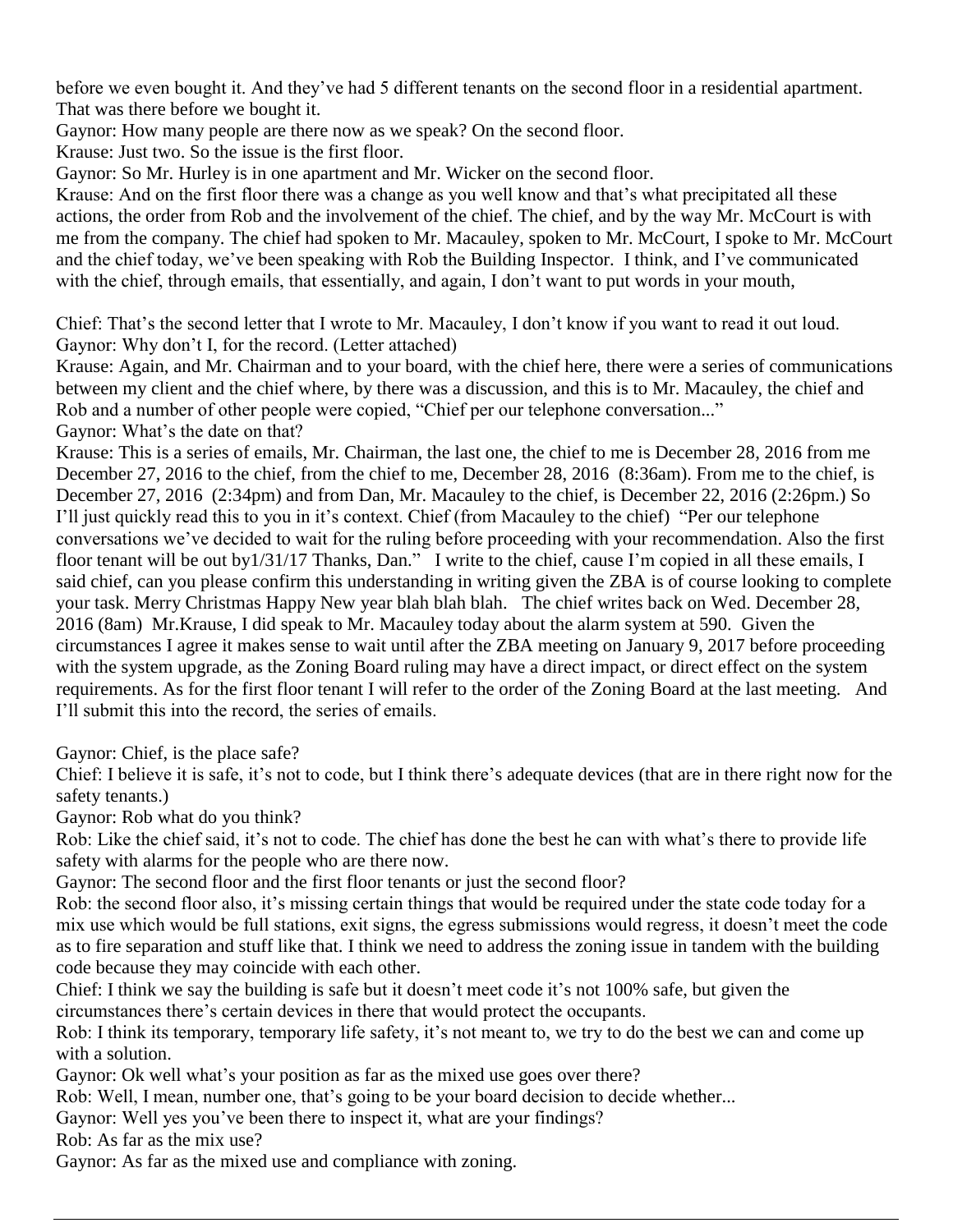Rob: I'm not sure, I think you read the letter, saying it was in a residential area, I'm not sure that this a residential.

Terri: I think it's both.

Rob: So it would be a business zone, so if it's a business zone area, again, there's other issues, if you decide you would allow it, the mixed use, it's obviously not going to meet the size of the lot, and stuff like that. I mean, but that's your call. It's been there for a number of years. Was it a legal use for a number of years? No, not in my contention it hasn't.

Gaynor: Right. What was the year Rob?

Rob: 1991 I think the special permit was granted for an owner occupied one apartment. So number two never came through, no permits, so we can't argue the fact that it's been lawfully in existence or lawfully begun. So my contention is, if there's going to be a zoning determination, should also say building should be brought up to today's codes and fire codes to today's standards. But the zoning determination is yours.

Gaynor: Ok. But there's no reason why it couldn't be brought up to code, once the board has decided Rob: it can be brought up to code, it's a matter of how much money its going to take if..

Krause: We've already agreed to do that Mr. Chairman, in conversations with Rob, what we're looking for is.. Gaynor: Isn't it from the mast meeting, and correct me if I'm wrong, we can go through the minutes, there were a lot of things we agreed to the last meeting that still haven't been met and here we are in January.

Krause: Mr. Chairman with respect, my clients have communicated with building inspector and chief and then there is the series of communication saying the direction will depend on the zoning board so we got caught in the middle.

Gaynor: Wasn't the tenant on the first floor supposed to be out in days? Or weeks?

Krause: We couldn't, I told you last time, and you can look at your minutes, it's subject to, we have to give a 30 day notice. The guy has agreed to get out by the 31<sup>st</sup>. It's based upon the payment period, the 30 day notice is based on the payment period under chapter 186. That's how it works. Guy pays the first of the month gotta give him 30 days that's how it works. Because otherwise your evicting the guy with less than 30 days on the pay period. It just doesn't work. The guy is getting out on the 31<sup>st</sup> we're doing the best we can getting the guy out and he has agreed so we don't have to go to court, we don't have to do the summary process, we don't have to do any of that stuff.

Gaynor: So you're just using the residence as an address for children and whatnot, he was there and he wasn't there, and sometimes there..

Krause: To make it a legal we have to give him a 30 day based on the pay period, 186, 12 or 14

Rob: I agree with what Mr. Krause is saying, but they brought it upon themselves.

Krause: No question. Look we're not arguing, we're not arguing that.

Rob: So, without getting into more legal action, the tenants going to the housing board, what you're saying is you have to go through the eviction process you have to do it the legal way.

Parecellin. Unless I'm confused, didn't you say that because you knew him he could be out in a matter of days. Krause: No it's the very same guy what we said to you is, and I even think Mr. McCourt and Mr. Jenkins because I've never spoken to him, he is an acquaintance or works part time for the company or something, but he used the property associated with his kids. He said he needed 30 days and we wanted to make sure we can give him the proper notice to quit so we don't get into this situation where he says well I'm not going to move now. So he voluntarily agreed to vacate the premises. Which is a binding commitment on his part. We did the best we could on that.

Gaynor: The concern was that he was going to be there, remember we had discussed, the concern was, is it safe enough for him to be there while he was..

Rob: Well again define safe.

Gaynor: Does it meet the code

Rob: Does it meet today's code? No. Is it better, have they done some stuff to better it? Yes. It's not going to be at this point while people are there to the standards that it should be.

Joy: Do they have until the end January to move?

Krause: Based upon the notice to quit and the summary process what you got to live to. No judge would give it to us. But we also, as we talked to Rob, because Rob said there has been change to the code when you have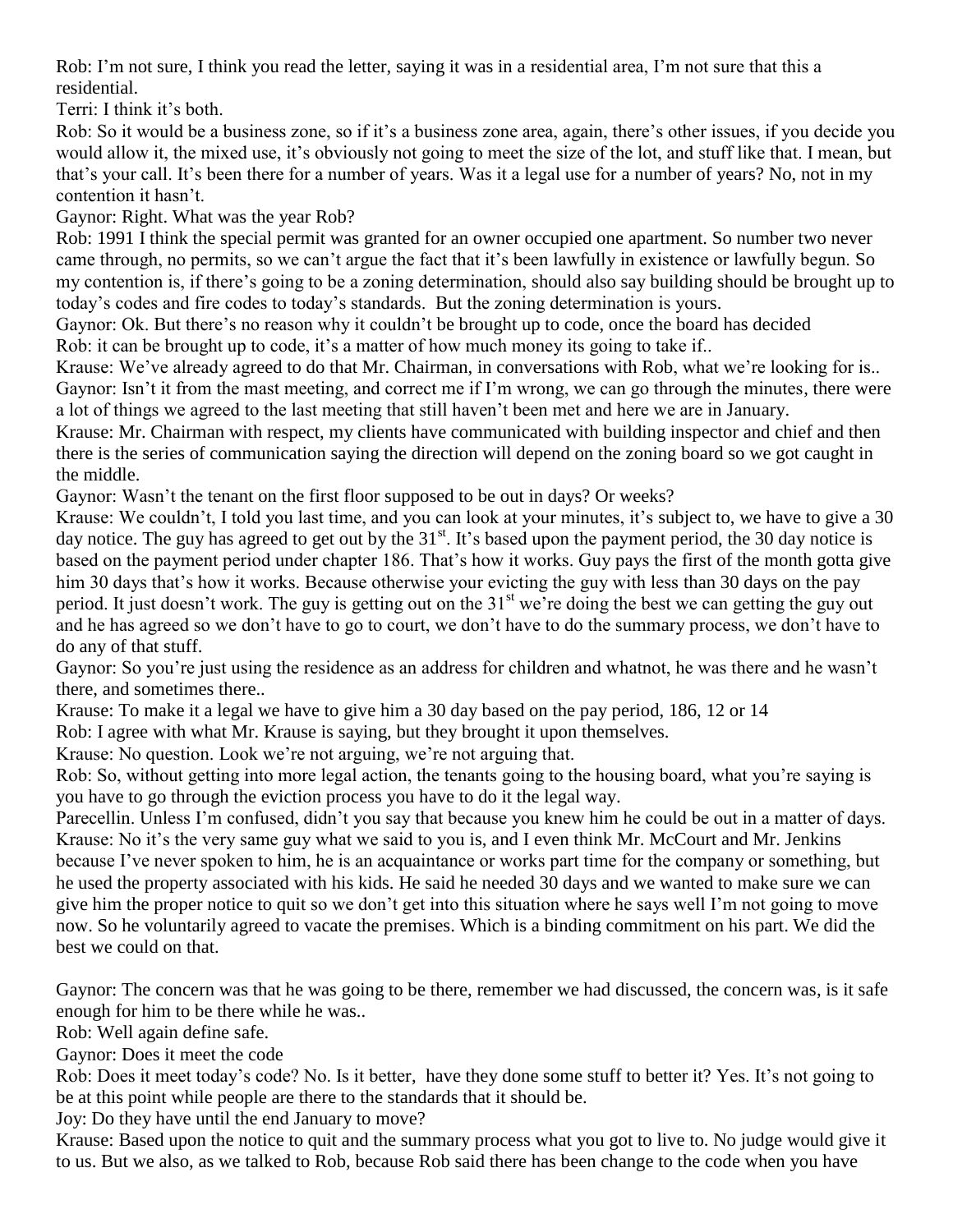multi families, fire separation, those kind of things, we're prepared to do that. We're prepared to do everything to bring it up to code within a certain period of time based on property inspection by your people. Gaynor: Well what's a certain period of time that's good for you?

Rob: Well they would have to go through the permit process, they would have to have some designs they would have to have an architect come in and bring plans in and do it the legal way. We'd have to look at the plans we'd have to go to the fire chief…

Gaynor: What are we talking? 30 60 90 days?

Rob: Well once the permit is submitted we would have 30 days to go through the permit assuming there is no issues with it.

Parcellin: Shouldn't he have that today?

Krause: Well no there was a lot of discussion with the chief and the determination, we are in a catch 22 because if were going in the direction of two and two we know what to do. Because we're not going two and three which is there. So we're going with the two and two, two residential and two commercial, with your permission hopefully. Based upon that we would submit plans.

Parcellin: If I remember correctly, maybe I'm wrong, you told us that you were going to come in on the  $9<sup>th</sup>$  with substantial changes, not entirely sure what the substantial changes are. You said that the tenant downstairs, you guys knew him and he was just staying there for a few days, we can get him out of there. I am positive that you know about the 30 day notice that needs to be given. I know about it and I'm not an attorney so you could have mentioned that.

Krause: I did say the 30 day, I did.

Parecellin: OK

Krause: But I was here last time and I did talk about the 30 day notice I'm certain.

Parcellin: Well you also said you were going to come and withdraw this, you were going to bring us a new application, so I guess you're asking for another 30 days? The only opportunity we have is today.

Krause: the intervening matter is beyond our control on circumstances is that my client Mr. McCourt spoke to the Town, spoke to the chief we got another letter the  $26<sup>th</sup>$ .. And then there were conversations between Mr. Macauley and the chief which is reflected in the emails, which nobody is denying, saying depending on which way the board is thinking, because last time we talked about I needed to bring a zoning application for the two apartments and the two commercial. We did talk about that, that a zoning application would be required, but we get caught up in this locked iron and catch 22 of what kind of permit application do we submit? Because if we are going to submit an application then it falls on deaf ears that you wouldn't accept it under any circumstances, there's no point in it. There's absolutely no point in bringing that application up.

Parecellin: But nobody ever brings an application when they come and ask us what we would vote for. They bring what they bring when they ask for it and then we vote on it.

Krause: Gentlemen really I'm not arguing with you but I am in this catch 22. What we are suggesting to you is that if you give us a determination, the only thing in front of you tonight, correct.

Parcellin: Again, same thing as last.

Krause: I'm not arguing with you. What I am saying is that based upon conversations between my client and the chief.

Chief: I'm going to stop you right there cause I only said wait til after tonight. After tonight I would anticipate, like you said earlier today, that that would start as early as Friday, upgrades, right isn't that the conversation we had.

Krause: Chief I'm not putting words in your mouth, it's all in the email so please don't take me wrong. The idea was that we move this hearing to today the 30 days. We committed to getting the guy out. We got a notice from the guy that he's going out. We committed to coming up with a plan. Our plan is to get permits for two apartments, two residential apartments on the second floor and two commercial on the first floor, subject to bringing the building up to complete code per Rob. That's our plan.

Rob: But it will also be subject to the Zoning Board for any variances

Krause: right we wouldn't do that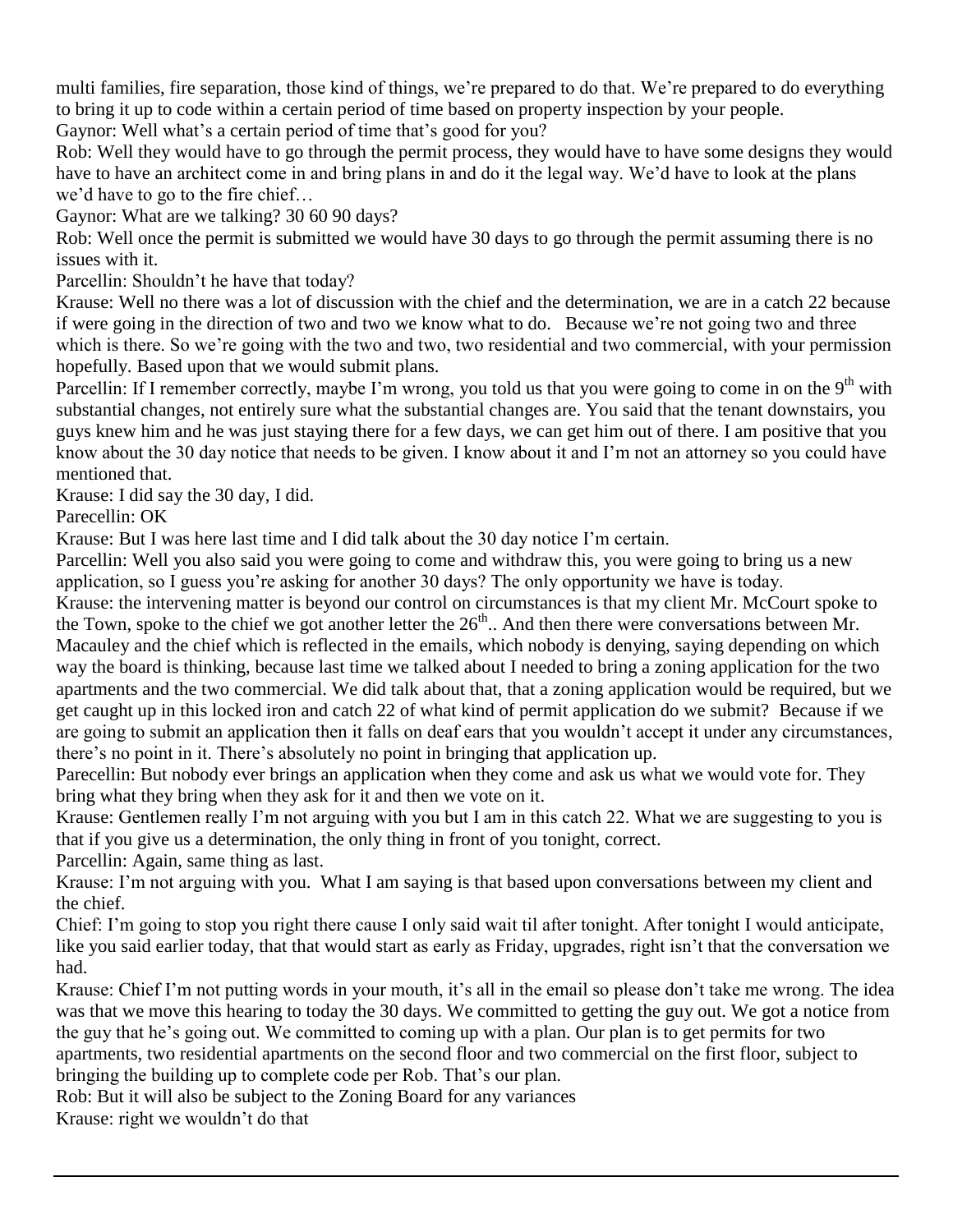McCourt: With all do respect, if I remember, I think you asked us to come in with a proposal of direction of what we want to do. And I think tonight we're looking to do two and two so we can move from this point forward. If with your hopeful approval, toward an end. Right now we're kinda caught in a swirl.

Joy or Durgin: I think you should have an application for what you want to do for the two businesses. You need an application for that but you don't.

Gaynor: So we are no where different then where we were 30 days ago.

McCann: I think you asked us to come back with the direction we wanted. Honestly, with all due respect I didn't know we were supposed to have a permit here tonight, I thought we were supposed to give you what direction we were going to go.

Kraus: We couldn't have possibly had architectural plans done by tonight. There's not a chance we could've had architectural plans done by tonight and the specs out

Durgin: If you brought it forward and we said no, where are we?

Rob: But that's what any applicant has to do.

Krause: We're at your mercy clearly.

McCann: We are at your mercy.

Krause: So what we're asking for is, our direction, and we're not asking for a decision because there's nothing in front of you. You can make a decision on Rob's or whatever you want but we're prepared to move expeditiously to get an architectural plan. We got to show that, and that has to have the specs and everything else that's called to by the code, fire wall and something like that. And we got to get the stamped architect because that's what you're going to want. And we're prepared to do it. Before you tonight is if you're going to uphold the building inspector. Obviously we want to work towards, um I think we've been working with the community and you know we got a bad situation. I don't want to put words in the chief's mouth, I don't want to put words in Rob's mouth, that's why I confirm things with an email. So we don't play the game of he said or no I didn't say that, and there's nothing uncourted in those emails, that basically said find out what the board is going to do. Then we can figure out which way I'm going to be required to do.

Rob: Just so we understand where we are going, because obviously time is a concern, have to understand if you're applying for zoning you need waivers, variances or whatever this could a couple of months, three months whatever, the process could be continued, you know how it goes with the application before we even get into the building end of it as far as the plans and what not. Can it be done and be expedited? Sure but you know the process goes.

Krause: Well typically we would send you a letter, saying here is what we are proposing at the property. What does it require under the zoning by laws.

Rob: If it doesn't fall in the zoning, the you would get denial letters.

Gaynor: Right but you've already issued a denial letter. You've already issued a cease and desist, which is what you're appealing. Is a cease and desist.

Krause: yes Mr. Chairman but it wasn't based on, with all due respect, it wasn't based on our application to use the property, it was based on some inspection that Rob made saying Ok under code section blah blah blah, the next step would be to, based upon your letter because we didn't have enough time, ergot the appeal, here's our request for a variance, here's our request for a special permit, that's what usually Rob tells us. That's what we would be looking for your determination as to what we would do.

Rob: Did it meet the criteria

Krause: Ya would it be a variance or a special permit?

Rob: I don't know O don't have the lot lay out or the distance of front the side and the rear, you know you might have to get an engineer involved and get a site plan. I can't speculate.

Krause: Rob I'm just asking

Rob: I know and that's why I'm answering.

Gaynor: There is included in the file an application hearing for a variance/special permit dated November  $7<sup>th</sup>$ CC Mac realty LLC 140 Wood Rd Suite 410 Braintree. An appeal with the letter of notice, nature of the petition an appeal with the letter notice inspection/zoning enforcement officer dated October 20<sup>th</sup> 2016 Section 167 7A D2 or D12. So this was dated November  $17<sup>th</sup>$  2016. That gives us 60 days. My question is, and I don't know the members of the board have any other questions, my question to you would be basically I think, I think our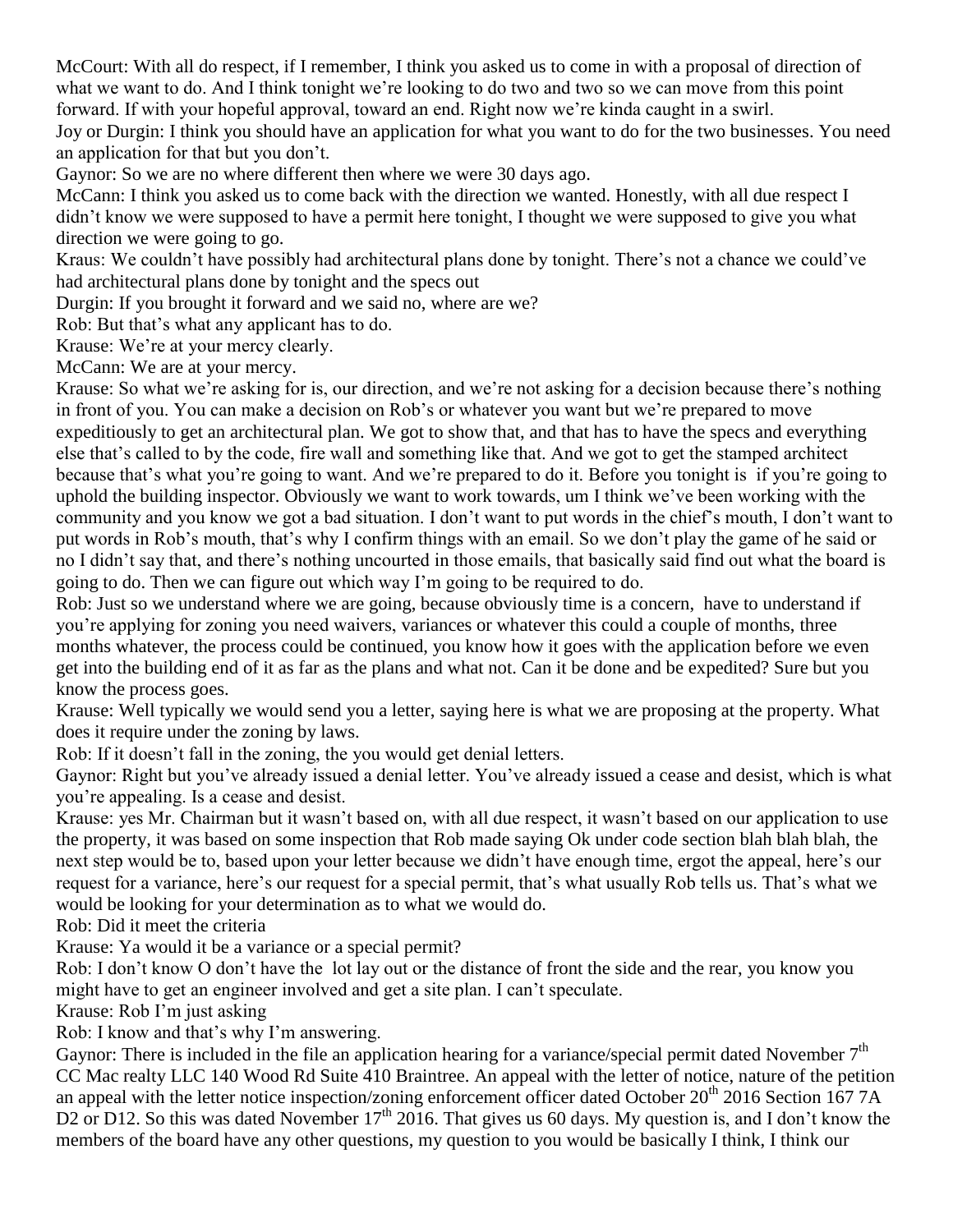decision tonight would be to either uphold the immediate cease and desist by the building inspector, or uphold the decision of the building inspector with the 30 day 60 day compliance agreement.

Rob: Well either they can't what the are using it for, or they bring it into compliance. Now to bring it into compliance it has to go through zoning obviously. Initially the three apartments turned it into a multi family, mixed use and multi-family. They haven't gone down to two and if they get a denial letter from me now they have to deal with zoning and what we're going to allow. Once its disallowed, or if we allow, its under stipulation forthcoming. In compliance with the building code and fire code. So we have to take the steps and go through them if that's the way we're going. Like I said we have two choices, deny him say you're not allowed to do it, or bring it into compliance with variances and whatever else. I'm not going to say now because I haven't looked at anything. That's the whole idea of the permit.

Parcellin: So if we deny it, deny it out right. They'd still have to do that if that's what they want to do. Actually submit an actual application. What will be your role?

Rob: They would submit an application on their intentions, I would deny it based on it's on a nonconforming lot.

Parcellin: So if they continue to have a mixed use building there, ort a multi-family there

Rob: They're not going to have a multi-family there number one because it isn't up to standards. if we're talking about mix use it's still going to be difficult it's not going to be as difficult as a multi-family Gaynor: So the board has from 1991, we allowed the mix use with one apartment owner occupied that has expired. It would be up to the board to decide whether or not to renew that mixed use permit that has expired, with continuances and changes that it would now be a two apartment upstairs, two commercial down stairs. Rob: I don't think we can renew it.

Gaynor: Reinstate

Terri: We can't even do that.

Rob: It would have to stand on it's own.

Terri: They have to reapply completely as new owners

Gaynor: Would accept the 30 day 60 day or at least an application for the process by the next meeting. Parcellin: I don't see any reason why we would extend this. If we extend this then they're going to do this for how long. If we deny it he's going to come in tomorrow with an application. If we uphold the building inspector's decision. I can't see why, what the difference would be.

Nassralla: I agree

Rob: Maybe the board wants to consult or council on this because if you do deny it, you're basically telling them they have to get their tenants out.

Gaynor: All of them

Rob: So I don't know but you may want to talk to council on it.

Durgin: But they were notified in October its been almost three months.

Rob: I'm not telling you which way to go I;m just saying of you do deny it the ramification comes with getting the tenants out. Now we gotta go to court and, so you just may want to see where it's going to go on that. Parcellin: If they came in with an application that's something we can work with them on.

Rob: I just want to make sure we're going the right way

Parcellin: That's on them

Joy: So they have to have an application in by the first of February.

Parcellin: Or by January  $9<sup>th</sup>$ 

Bosari: What they are going to use it for and apply for

Gaynor: Exactly, one's on the first floor, we still have two on the t second floor, which is exactly what we spoke about last meeting was putting two people out. Again there is nothing in front of the board right now for us to even review or to consider.

Parcellin: If there was an application, the reason that person would need to be evicted would be based on the building inspector making it happen. If there is an application we can work with them in the process of the application if that was the case.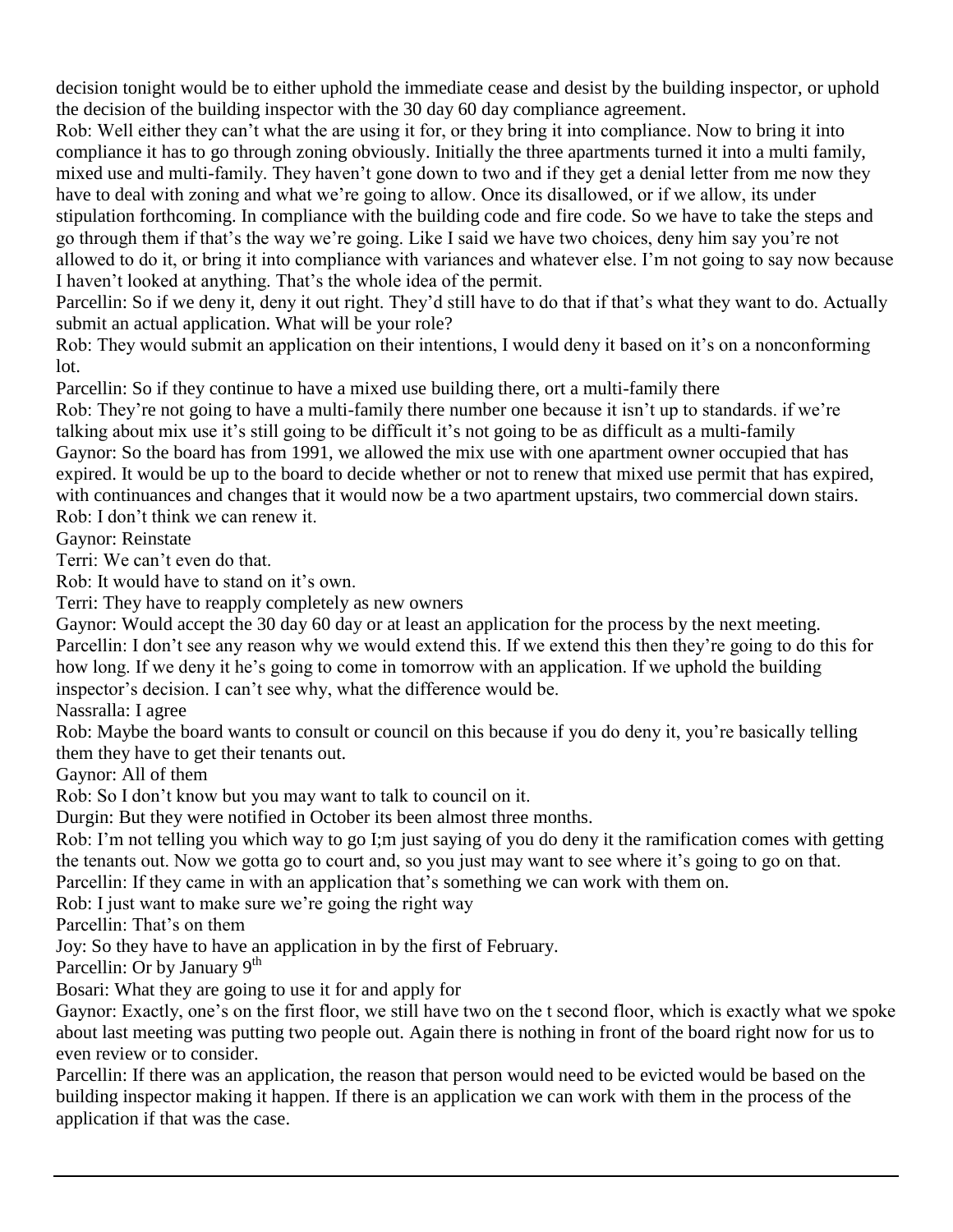Kraus: How soon would you want it just for arguments sake, if you were going to take the direction of an application given the time of you, when would you want it. Would you give us 30 days so we could get it in then do whatever you want

Gaynor: Mr. Kraus two members here already said no they don't want to give it to you.

Kraus: Well I heard one member say no

Parcellin: I'm shocked it hasn't been started, I don't know what you're waiting for.

Kraus: You can read the email yourself

Parcellin: I did see the email, you were kind of waiting to see what you should do. They said well I'm not sure. If you wanted to show good faith it would've been a great move to start the process on your own. Because I think it was pretty clear we were looking for some sort of progress over the last month.

McCourt: What about 14 days? Would that work?

Nessralla: that's not up to us that's up to you guys. The property is going to produce you income. The faster you work on that property, the faster you..you don't understand if we uphold the building inspector's decision you're going to move them out faster, yes?

Krause: yes. Kazhaya as Mr. McCourt said, and everyone's working off minutes I mean we can look at the minutes whatever it is, come with a plan. That's where we are tonight, the two and two that's our plan, that's what we're going to apply for. And we told Rob if we're going to apply for that obviously we're going to go up to code.

Rob: Well now we're back in the same situation. I'm going to write a denial letter because it's a nonconforming lot and then it's another month

Gaynor: Then we're in March because we do that in February for that one then the hearing if you appeal the denial then we go to March

Krause: We're not going to appeal the denial letter. The denial letter is a mechanism to determine the relief we need from you. It's not like we're going to appeal his denial letter. I'm talking about the relief from the zoning in regards to the two and two. We apply to use it in a different way Rob says you can't without the following so and so based upon what you've given me. And then we come to you for a variance, special permit, whatever it is. Because Rob is the person who officially interprets the zoning by laws for the town. In order to tell us to do X, Y and Z

Gaynor: Reads into minutes Petition 270A from December 9<sup>th</sup> 1991

Rob: Technically we don't have a mix use by law. We have mix uses all over town

Gaynor: Is it the recommendation, I don't know how the board feels, checking with the town council, see if to in fact the building inspector, if we can in fact get a special permit, reconsider a special permit to vary the lot size from 40,000 to 36,000 and again to vary the mix uses, to allow two apartments on the second floor only in a commercial zone. With compliance to building and fire code requirements as well a requirement for site plan to the building inspector. It could be continued upon a 14 day period, that an application would be submitted. McCourt: We have plans that have been somewhat updated.

Gaynor: The decision of the board is to uphold the cease and desist by building inspector. If and when the plans are submitted by the applicant by January  $23<sup>rd</sup>$  for the February hearing. In the meantime lthe board will consult with town council in regard the existing appeal of the 1991 decision on Pet #270A

Parcellin: Read into the minutes said they had to have zoning plans by January  $9<sup>th</sup>$ . So if we uphold this decsion the pressure is on them to get the application in. Then we can work with them from this point on.

Dan: If I understand correctly, if we uphold this decision, and they keep renting it, they'd be in violation for \$300/day per violation right?

Gaynor: Up to a maximum \$300 a day

Dan: If we uphold it, the tenants, are they leased tenants?

Krause: They guy was a tenant at will other one is in a lease

Dan: Ya so they would have to uphold that contract. They would have to pay for another apartment. So we're really not throwing people out. That's how that works. It's a contract between them and the tenant.

Terri: (Reads decision back to board)

Terri: Just so the understand application needs to be in by January 23 by 11AM

Gaynor: Have We got a motion petition #860